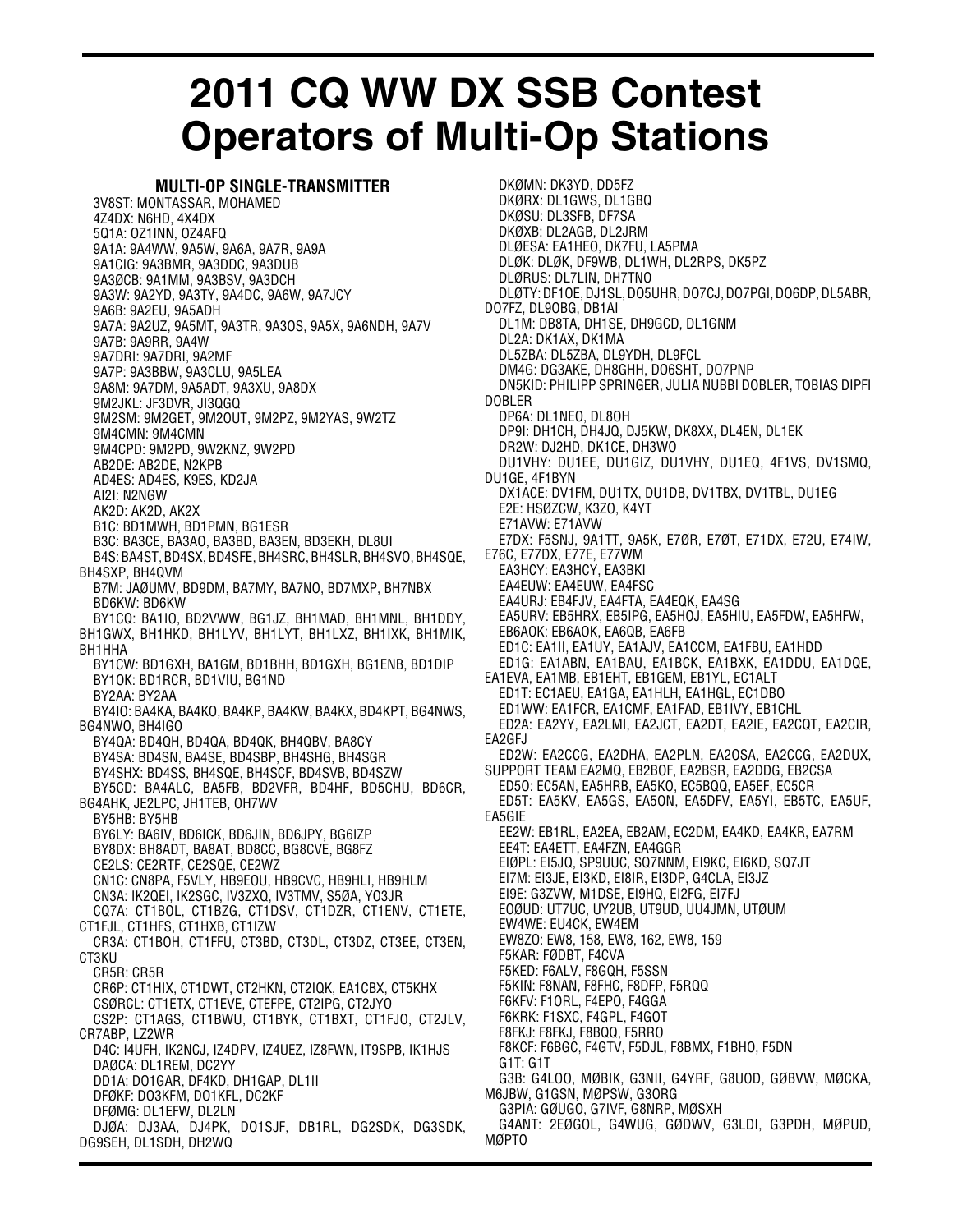G5FZ: MØKWP, 2EØZLO, G7AVU, G3VRD, GØPIO, M5ZZZ, 2EØLOT, G1FLL G5W: G3BJ, MØVKY G6PZ: G6PZ, 2EØSQL, GIØRTN, IZ1LBG, MØCLW, MØDXR GDØAMD: GDØAMD, MDØHHH GIØRQK: GIØRQK, GI4NKB, GI4DOH, GI7AXB GJ2A: MJØPMA, MJØASP, GJ4CBQ, 2JØDXA GMØEGI: GMØEGI, GMØLIR GM4AGG: GM7WED, MM6JBN, MM1EJK, GM4CXM, GMØEZP, 2MØRRO, GM4TOQ GM7A: 2MØVNW, 2MØYFR, GMØDJG, GM3OZB, GM7AAJ, GM7VSB, MMØGHM, MMØGOR, MM6GSM GM7R: MMØTAI, GMØNAI GT8IOM: GD4IHC, GD4WBY, MDØMDI HA3KHB: HG3IP, HA3GO, PANCZEL BALINT, HAJAS FERENC, MAJOR LASZLO HB9FR: HB9BOU, HB9BOI, HB9AYX, HB9BQP, HB9SLO, HB9ACA HB9H: HB9H HB9LL: HB9CRV, HB9TPN HB9ZZ: HB9EVC, HB9EZH, HB9FDQ, HB9TYU HG6N: HA3NU, HA3OV, HA6DX, HA6ND, HA6NY, HA6OI, HA6PX HU1YS: YS1GMV, YS1MAE, YS1TG, YS1ZC, YS1MS, YS1FAF, YS1FEA IF9A: IT9ATF, IT9NPR, IT9PPG, IT9WDC II9K: IT9HBT, IT9GNG, IT9FXY, IW9FRA, IT9ECQ, IF9ZWA, IW9HII, IT9RDZ IO1T: I1BEP, IK1HXN, IK1RQT, IK1QBT, IK1SPR, IV3BSY, IW1AYD, IW1FNW IO5O: IK5RLP, IK5ROS, IV3KKW, IW3INQ, IW5EFX, IZ5BRW, IZ5DIY, IZ5EBL, IZ5EKV, IZ5EME, IZ5HPQ, IZ5HSW IO7T: IZ7ECL, IZ7KHR, IZ7NMD, IK7IMK, IZ7ATN, IZ7ECT, IZ7GLL, IZ7UNM, IZ7GLK IQ1CN: I1AGB, I1DPH, IK1NPP, IZ1GLX, IZ1GLT, IZ1MMM, IW1FPK IR2C: IK2JUB, IK2PFL, IW2HAJ, IZ2ABI, HB9DUR, HB9CAT, HB9EFK, IK4VET, IZ4JMA, IW1GLM IR3Y: IZ3EOU, IK3ORD, IZ3GFZ, IW3IFJ, IZ3QCH, IZ3GNG, IW3IAU IR3Z: IK5EKB, IN3QBR, IN3XUG, IZ3GOM IR5A: IK5AFJ, IK5ZQC, IK5PWL, IK5AAB, IZ5ICH, IZ5IIN, IZ5DKG, IW5ECI IR7R: IZ7GXB, IW7EFJ IR8C: IZ8GCE, IZ8TDP IR8M: IWØHBY, IZØEYP IR9Y: IT9BLB, IT9HUV, IT9PAD, IT9RBW, IT9RGY, IT9TQH, IT9VDQ, IT9ZGY, IT9ZMX, IT9ZZO IZ2PDR: IZ2PDR, IK2SGL, IW2NRI JA2ZJW: JA2XYO, JJ2ASB JA8RWU: JA8CDT, JA8RWU, JE8KKX, JH8PNE/1, K3EST JE7YSS: 7N4TEN, JP7DIG JH1YIE: JA1PSE, JK1WMV, JE1AUT, JG1KWY, JS1BKN JI2ZEY: JA2BHJ, JQ2BBC, JA2BIV, JA2BIL, JA2IXS, JA2BQX JI2ZJS: JA1OJE, JA2JSF, JG2TSL, JH2UVL, JL2TAW, JM2RUV JM1LPN: JG1VGX, JI1ACI, JA1BPA, JM1LPN JT5DX: JT1CO, WV6E, K4ZW, JT1BV JW5E: JW3XTA, JW5HPA, JW7QIA KØJA: KØJA, KØJE K1LZ: KØDXC, K1LZ, K1VR, KY1V, K3JO, N8BO K1PT: K1PT, K4MM K1VTR: K1VTR, KA1IOR K2OAK: WV2ZOW, WO2U K3OQ: K3OQ, W3RFC, WA3OFF K5KG: K5KG, WD4AHZ K5TR: K5MR, K5OT, WM5R, K5TR K5UA: K5UA, NA5Q K6MMM: KE1B, W6NN K6RWL: K6RWL, KI6TRC, W6SØI K7RL: K7RL, KL2A K7ZB: K7ZB, AB7E K8AZ: K8AZ, K8BL, K8MR, K8NZ, ND8L, W5WZ, W8CAR, W8WTS, WT8C K9CT: K9CT, K9ZO, KG9N, N7MB

K9RS: VU2PTT, N3DXX, W2ID, N8NA, K9RS KA1HVR: NO, OTHERS, HAVE, CALL, SIGNS KA4OTB: KA4OTB, W4NI KD9ST: KD9ST, KA9SQR, KB9EXE, WY9D KF4WXD: KF4WXD, KE4NBB KH6MB: AH6NF, AH6S, KH6MB, NØQO, W7TAE, WØCN, WH6R KL7AIR: NL7WW, KL1DJ, KL3GX, KL3GU, KL7YK KO4DI: KO4DI, W2HTI KP2B: WP3A, KP2BH, K2DER, KP4TR KX7YT: KX7YT LA1UKA: LA5TMA, LA5ZKA, LA7VRA, LA8CRA, LA9YSA LA3T: LA2NI, LA5II, LA7ERA, LA9SDA LA7H: LAØHK, LA1CO, LA2VG, LA3MTA, LA5ZN, LA6SFA, LA9QH, LA9RY LN3Z: LA3BO, LA6YEA, LA8HGA LO7H: LO7H LQ4D: LU3DW, LW1EUD, LW3DG LS1D: LU3CT, LW1DTZ, LU3EHR, LW9EOC LT4S: LU8SAN, LU1SAM, LU9SEC, LU8SEA, LU2HOD, LU4HOD LT5D: LU2DC, LU2DKN, LW9DX, LU7DL LU1MA: LU3MAM, LU7MCJ, LU9MBY, LU9MDH LU1UM: LU2UF, LU4ULT, LU5UAS, LU5UBI, LU5UEV LXØRL: LX1DUC, LX1KQ LZ26ZA: LZ1ZF, LZ2UW LZ5K: LZ1RAY, LZ1DLZ, LZ1GL M4U: GØDVJ, MØJVC, G4ZTR, MØMJH, G4BAV, 2EØXIS NØMA: W7II, NØLNO, WØIY, KX9Y, KØDAS, KCØYGW, NØCIH, ACØPB N1MM: N1MM, W1TJL N1TA: N1TA, K1MAZ, KX1X N4WW: N4WW N5DX: N5DX, KDØHY, K5GO, K5LG, K5NX, KF5COP, W5OX N7VF: N7VF, KF7CYG NM1C: NM1C, N1REK NOØBZ: WC5B, KD8FQB NP2B: NP2B, K9VV, WP2B, KP2HC OG1M: N6KJ, OH1HS, OH1VR, OH3LB, OH3RM OH2BAH: OH2PQ, OH2BAH OH6K: OH6FSG, OH6MSZ OK1KQH: OK1BA, OK1IMJ, OK1GSB OK2KJI: OK2PYA, OK2WKW OK2KOJ: OK2ALP, OK2JEY, OK2ZLK, OK2JES, OK2IT OK5SWL: OK2SWD OK5W: OK1AAU, OK1AEZ, OK1AMX, OK1CF, OK1FKD, OK1JKT, OK1MJA, OK1WF, OK2JNM, OK2ZI, OK2ZW, OK7CM OK7O: OK1GTH, OK1DOL, OK1WIP, OK1BIL, OK1YL OL1C: OK1IEC, OK1DPU, OK1DOY, OK1IPS OL2U: OK1FMX, OK1MPR OL5T: OK1BOA, OK5MK OL7T: OL7T OMØM: OMØATP OM3KZA: OM6AKL OM3RRC: OM4TQ, OM4YQ, OM6AMW, OM6ATK, OM6AYL, OM6MW OM5M: OM3KFF OM7M: 9A5AN, OK2BFN, OM2IB, OM3PA, OM5RM, OM5MF, OM5RW, OM5ZW OM8A: S51D, S59A, OMØWR, OM2KW, OM2VL, OM3BH, OM3GI, OM3RM, OM7JG ON6BR: CONTEST, TEAM, ON6BR OP4K: ON5UM, ON7RK, ON9CC, OP4K OQ5A: OQ5A, ON5AEN, ON4AIQ OZ5BAL: OZ2PJ, OZ1GRV, OZ1JTE OZ5THY: OZ5THY P33W: R3DCX, RV1AW, RW3QC, RW4WR, UA2FZ, RA3AUU, 5B4AIE P39P: 5B4AIP, PAVLOS, KOSTAS, EMILIOS PA6V: MERLE, PA1Ø729, PA11173, PA1ENG, PA1FW, PA7ADA, PB2JJ, PD2EDW, PD4NYS, PE1PYZ, PG9W, PH2M PI4TIL: PA3DZM, PF7DKW PQ5B: PP5CFS, PP5ABG, PP5MS, PP5JD, PP5BZ, PP5JAK, PY3FJ, PY3KN, PY3MM, PY3VOR, PU5CAO, PT9ZE, PU5DCB, PP5MCB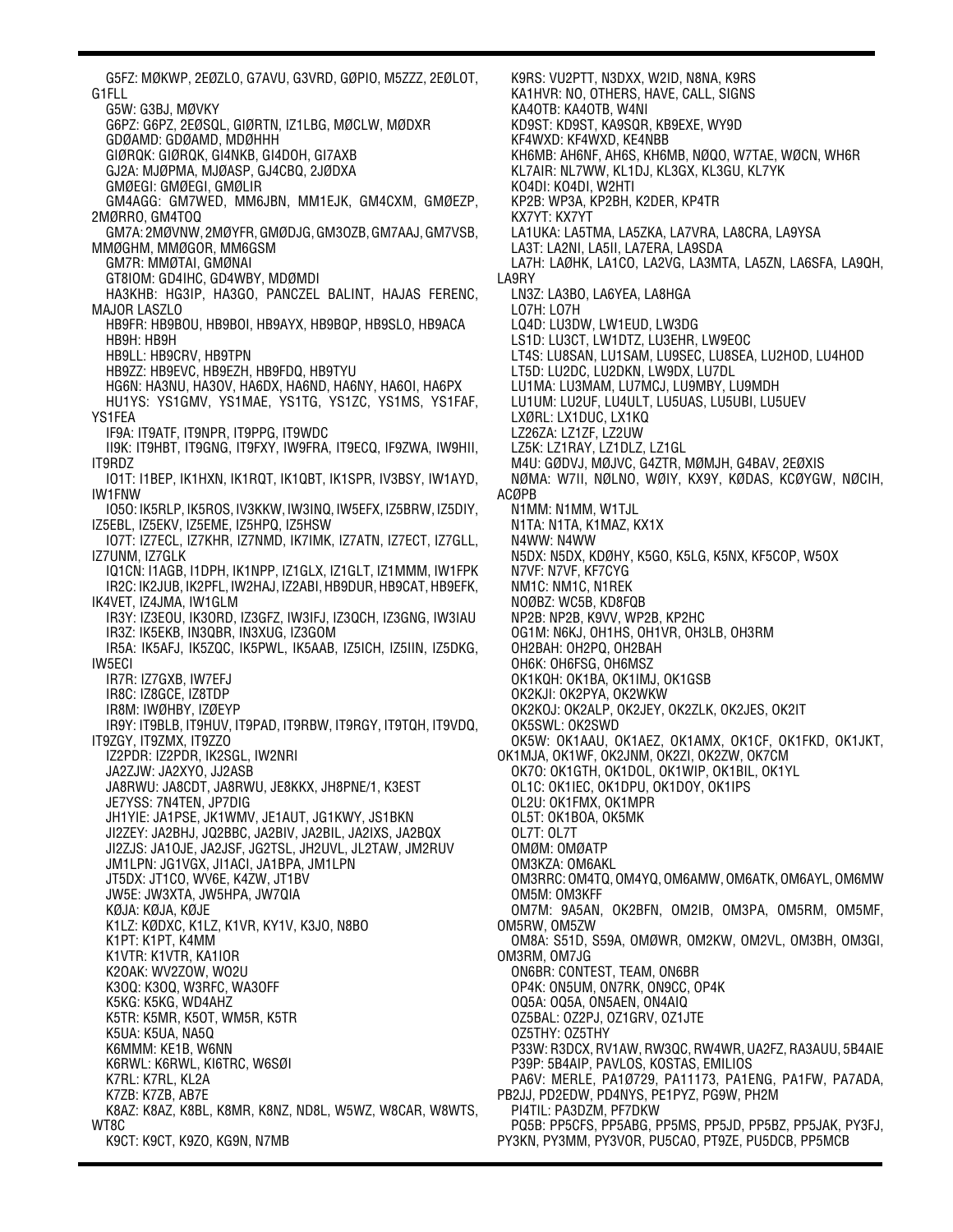PT5T: PP5XX, PP5EG, LU9ESD, LU8EOT, PP5RZ, PP5TR PW2D: PY2BK, PY2PT, PY2ZXU PX7C: PY7XC, PY7VI, PY7ZY, PY7GK, PY7OO PY2RH: PY2RH, PY2ZR PY3AA: PY3KIM, PY3EW RC3W: RW3WW, RD3WC, RA3WJ, RC3W, RD3WF, RA3WC RC9JWR: RV9JR, RW9JE, RV9JI RKØSXR: RWØSP, UAØSBI RK3AWB: RK3AWB RK3CQ: ALEX SHINKEVICH, RUSLAN SAMKOV RK3VWA: RA3VLD, RA3VX, RW3VA, RZ3VA RK4HYT: SERGEY BAKHAEV, RA4HBS, KIRILL KUVSHINOV, RN4HHA, DMITRIY KOPYTIN, R4H-40 RK9CYA: RK9CR, UA9CMP, RA9CBO RK9LWA: RU9LA, RA9LT RK9SWF: RW9TA, RA9ST, RA9SG RL3A: RX3APM, UA3ASZ, RL3FT, RV3BA, RA3CO, RN3DNM, RT3DX, RG5A, RU3RQ, RM5D, RK3QS, RZ3RX, RJ3FF, RA3ATX RM3Q: RL3KQ, UA3QLC, RV3QM, RA3OU, UA3QPA, RW3QJ RM5A: R5AJ, RA5A, RC5A, RD3BW, RU4W, UF5F RT3F: RK3BX, R2DA RT4F: RK4FD, RK4FF, RK4FU, RK4FW, RW4FO, RO4F, UA4FCJ, UA4FER RT6A: R7AA, UA7C, RK3TD, RN7A, RO6L, RU7A, RX6CW RT9J: RA9J, RA9JP, UA9JBA, RV9JK RU1A: RD1A, RN1A, RW1A, RK1AA, R9WR, R2RA, UA1AAF, UA1AKC, RN1CR RU5TT: RD3TT, RN3TT, RN3TE, RA3TBE, UA3TW, RL3T RWØA: RAØAM, RUØA, RUØAT, RWØAR, RVØAR, RZØAF, RZØAT RWØCWA: RWØCN, RWØCR, RWØCF, UAØCA, UAØCDX, UAØCO, UAØCW RW9OWD: ASTANIN A, KUCHKOVOI P, PEREVOZCHIKOV W RZ1AWZ: RZ1AWZ RZ4FWW: UA4-148-677, RK4FL S53I: S54KM, S56WDN, S56CW S53M: S53ZO, S51ZO, S55OO, S51FB S59DGO: S56OA, S56FQC, S55DB, S56RP, S52MC S59T: S59T, CREW SI9AM: ON6UQ, DD2CW SJ2W: SE2T, SM2LIY, SM2WMV, SM3JLA SKØQO: SAØBAC, SAØAAZ, SMØXMU, SMØNUE, SM5XW, SAØAIB, SMØFDO SK6HD: SA6AQP, SM6FKF SK7A: SA7AOI, SA7AOM SK7CA: SM7EOI, SM7RRF SK7OA: SG7A, SM7LXV, SM7VSE, SM7WDG SM3SJN: SM3SJN SN2B: SP2FAX, SP2WKB, SP3SLA, SP5ES, SQ2GXO SN3R: SP3HRN, SP3IIZ, SP3LPG, SP3RBR, SP5XVY, SP6CZ, SP6GNJ, SQ3HMM, SQ3JPM, SQ3LVO, SQ6NTM, SQ6ODD SN7H: SQ7IQI, SQ7NNL, SQ7OVS, SQ7MZH, SQ7OBD, SQ7LRT, SQ7PAB SP2KPD: SP2DKI, SP2IJ, SP2MKI, SP2MKT SP3POZ: SP3PL, SP9ADU SP6PCL: SP6RLF, SP6TGC ST2UOK: ST2UOK SZ1A: SV1EBV, SV1CQG, SV1DPJ, SV1HKH, SV1DPI, SV1UK, SV1CIB, SV1JMO, SV1SN, SV1CQN, SV1CQK T46A: CO6LP, CO6LC, CO6YAC, CO6CAC, CO6EC, CO7PH T7ØA: DL1QQ, DK6WL, DK2OY TC3EC: TA3YE, TA3GO TF3W: TF3FIN, TF3HP, TF3JA, TF3CY, TF3WO TI5N: KB8OCP, N6JRL, TI5KD, AL7BA, N8OXC, KB8III, KB8SRQ, K8UD, KD8NUC, W3TB TM2B: F4FLQ, F4AJS, F8AOF, F8CIL, F4EGZ TM2S: F5PED, F4DLM, F6DZS, F4FLF, F4GFS, F4GKR, F4AJQ TM2T: F4DSD, F5SIH, F4FPG, F5ROP TM6M: F1AKK, F4DXW, F5MUX, F5TTU, F8CMF, F8DBF TS2A: YT1AD, RA9USU, EA1IR, YT3W TX5A: RK7A, R3FA, UR5MID, US7UX, UT5UY, UU4JMG, UXØLL,

USØKW, UA7A, RM2U UA5A: UA5F, RA3AKT UO5L: UN7LAA, UN7LZ, UN9LAB UR4PWC: ARTEMENKO WASILIY, ARTEMENKO ALEX, STCHUTSKYI VLAD, MISKEWYCH MAXIM, TYMOFEEV ROMAN, STCHUDLO EDUARD UTØAZA: UT5AZ, UT8AQ, UT8AS, UT8AL, UY1AW UT5IZO: UT5IZ, US2IES, US8IIN UT7L: UY5LW, UR4LTX, UR5GDX, UW7LL, UX1HW UU3J: UU4JQR, UU4JM, UU4JCR UZ2M: RG6G, RN7F, RA4LW, UA4LCH, URØMC, UR3QCW, UR4LRG, USØLW, UT3MD, UT7QF, UX3MZ V84SCQ: V84SCQ VA2TG: VA2TG, VE2PIB, VA2MP, VE2LOA VA7ZT: VA7ZT, VE7RK VC2Z: VE2BR, VE3ZZ VE2CUA: VA2LPQ, VE2EVN VE2NGH: VE2NGH, VA2UTC, VE2OFH VE3EJ: VE3EJ, VE3EY, VE3NE, VE3TA VE6AO: VE6TC, VE6KC, VE6CCL, VA6RPL, DL9MFO VE6SV: VA6AM, VE6LDX, VE6RST, VE6TL, VE6SV VE7GL: VE7GL, VA7OO, VA7AO, VA7VZZ, VE7HJJ VK2GGC: VK2ON, VK2SD, VK2ZMT, VK2PV, VK2TMM, VK2FJVK2MOR VK4KW: VK4BAA, VK4DX, VK4EMM, VK4NDX, VK4NM, VK4SN, VK4TI VP5DX: N4KE, AB4UF, N4EPD, NU4Y VQ5X: W4OX, KX4WW, NF9V, W9RN VR2EH: VR2EH VR2XMC: VR2XMC, VO1AU W1AF: W1PL, KB1WEW W1CU: W1CU W1QK: NG1R, W1QK W1TM: W1TM, AK1Q W2CG: W2CG, W2EN W2FU: W2FU, N2ZN, K2TJ, N2PP, K8FC W3MF: W3MF, K3PH W3SQ: W3SQ, WB3IWC W4NC: WS4NC, NØKTY, WK4CW, WB4MSG, W2DZO, AG4RZ, KG4JWU W4YCC: KB4GFJ, N4UFP, W7LEE, WA2EMF W5RTA: W5RTA W6KA: K6FRG, N6RNK, N6LL, W6XXB, W2BAY, W6TAG, KJ5MSY, KG6OTE, K7IB, KJ6NO, W6ELI, W6CKG, AF6QR, K6BNT, AC6VV, N1BN, N6ZQK, N6NCE, W6MES, WA2RPY, N6PBJ, KF6RRR, K9DBA, WA6DZS, WA2RPY, KA6RJF, KC7O, KG6MPX W6OAT: W1CU, K2RD, W6OAT W6YI: K6AM, N6MJ, N6ERD, W6YI W6YX: N7MH, N6DB, W6LD, K2YY, ND2T, N6DE W7DR: W7DR, K6XV W7IJ: K7CR, K7MO, N7DOE, N7OMS, W7IJ, WG7X W7IV: KW7XX, VE7YBH, N7RO, N7BT, W7IV W7RN: K5RC, KH2TJ W7TVC: KD7VIK, K7CIE, W6ABM, WS7L, W7GH, W8NF, N7BF, AD7OG W7VJ: KØPJ, KQ7M, K7OG, N7NM, K7VI, W7VJ WA3AFS: WA3AFS WA3OFC: WA3OFC, WA3PYU WC7WB: K2HK, WØEMS, KIØKB WN9O: WN9O, W9IU WW4LL: WW4LL, KU8E, W4DXX, K9MUG, KK4DAN, KC4HW WX7P: WX7P, KC7H, K7HPT, KF7QED, KF7QEE, N7CKJ WY7SS: WY7KRA, WY7LL, WY7FD XE1RCS: XE1E, XE1ODG, XE1OGG, XE1R, XE1VIC XE2AU: XE2AU, XE2AUD YB1C: YB1ALL, YB1MAM, YC1BAH, YC1DML, YC1MN, YB1LZ, YB1BPF YE1ZAW: YB1CCF, YB1NWP, YB1EME, YC1KAF, YCØLOW, YC1BTV, YD1ARM, YD1MRI, YD1GCL, YD1ORZ, YDØNWU, YD1JZ YE3J: YB3JBJ, YB3FBZ, YB3EZ YL1S: ANATOLY, SERGEY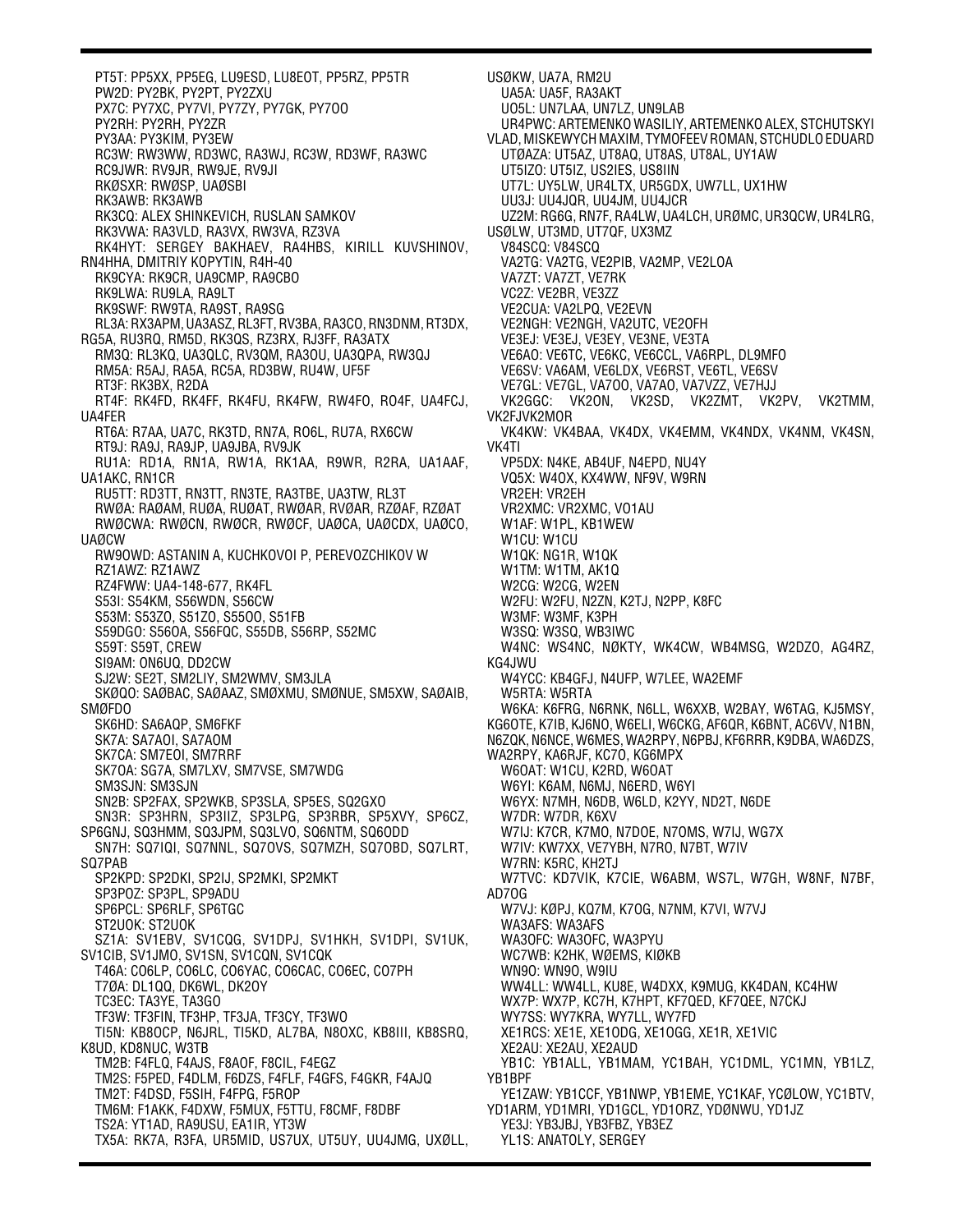YL1XN: KRISTERS MISA, RONALDS RASTORGUJEVS, ELVIS RIBENS YM7KA: TA7OM, TA7CM, TA3X, TA3TTT YO5KER: YO5KER YR2X: YO2LEA, YO2MIA, YO2LZO YT2T: YT2T, YT2B, YU2A, YT1BX, YU8NU, YU2EA YT7W: YT7AA, YU7BB, YT7TW, YU5GPS, YU2M, NENAD, H YU3ZA: YU3AW, YU1NAV, YU3ZA Z3/E73ESP: E73QI, E72SIE ZA2ØQA: HAØDU, HAØLC, HAØMK, HAØNAR, ZA1G, ZA1U ZF2OE: OE2WNL, OE2ATN ZS5NK: GARY, GARTH ZW8T: PS8NF/PS8HF/PS8RV/PS8ET **MULTI-OP TWO-TRANSMITTER** 7Z1SJ: 7Z1SJ, HZ1BC, HZ1BW, HZ1FI, HZ1TL, HZ1MD, HZ1BT, HZ1TT, HZ1HN 9A2L: 9A2VJ, 9A3AG AHØBT: W1FPU, W1NDE, KW2X, NA8O AJ4IR: AB4GO, N4UTQ, KJ4LQX, W4JMX, W4GNC, KN4JN B1Z: BA1RB, BD1BYV, BD1QXU, K5SF, BH1DYK, BA1AJ CE1Z: CE1Z CE4CT: CE4CT, CE3FZ, CE1TT, CE4MWK, LU1AEE CR5T: CT1FAC, CT2FVL, CT2JGU CV5K: CX6ABC, CX1BO, CX1CAK, CX1CW, CX2ABC, CX3BZ, CX5BE, CX6DAP, CX6ACY DJ8OG: DF8ZH, DJ2YA, DJ4MH, DJ6QT, DJ8OG, DL1ELY DKØOG: DJ1MM, DD2ML, DL6BLD, DL4NV DLØMER: DL9HUH, DL1HRE DLØWH: DM2GM, DM4IM DP3E: DF6XE, DM3SJ, DL9DAN, DD3QG, DL7KEX, DJ8CR, DF6QV DQ4W: DG7RO, DJ4MZ, DK4YJ, DK5TX, DK7MCX, DL2MLU, DL5RMH, DL6RAI DX1M: DU1BP, LA6FJA EA5URT: EA5GI, EA5XY, EA5TT, EA5EH, EA5KY, EA5ET, EA5HRV, EB5WC ED1R: EC1KR, EA4TD, EA4AOC, EC4DX, EA7FTR, EB7DX, EC7AKV EE2K: EA2AZ, EA2BB, EA2COD, EA2CVO, EA2DFT, EA2DFU, EA2DGI, EA2DNV, EA2FP, EA2GP, EA2IV, EA2MH, EA2OK, EA2SK, EB2RA, EC2AAR EE9Z: EA7HZ, EA7JB, EA7JR, EA7RU, EA9GW, EA9LZ, EA9PY, EC7DX G5O: M5KJM, G3SHF, M1PTR, GØLZL, GØSYP, MØDCG, LA9CSA, 2EØSMI, MØDSL, MØTJU GM2T: GM4UYZ, MMØGZA, MMØGTU, MMØFZV, MØRNR, MMØC-CC, MMØDXC, MMØKTC, GM4IKT, MMØVPR, MMØVTV, MM6INS, MM6KLZ HG1S: HA1TJ, HA1DAC, HA1DAI, HA6NF, HA1DAE HG7T: HA5PP, HA5WA, HA5AGS, HA7TM, HA9PP IIØM: ISØANU, ISØBWM, ISØPAH, ISØAML, IWØURG, ISØAFM, IWØUTP, IWØUWE II9P: LY5W, YL1ZF, YL3DW, RA9CO, IT9ACN, IT9AUG, IT9BUN, IT9CHU, IT9CJC, IT9EQO, IT9GSF, IT9NJE, IT9QQP IQ9PA: IT9AOO, IT9IGN, IT9RFO IR4X: I4AVG I4EAT I4TJE I4VEQ I4IKW I4USC I4YRW, IK4AUY IK4BOY IK4ZGO, IZ3EYZ, IZ4AFW, IK2QPR IR8A: IK8RRY, IZ8EFE, IZ8GBH, IZ8GBQ, IZ8JFL IR8W: IK8YFU, IZ8CZR, IZ8PPJ KØGEO: KØGEO, KDØKJL KØTV: KØTV, K1BG, K2TE, KB1TBU, NE1B, W1NR, W1STT, WO1N K2AX: K2AX, N3KR, KC2TN, KV2M, K3ZV, N1RK K2LE: K2LE, W1VE K9LA: W9LW, KJ9R, W9HT, WB9NOO, KC9GGV, K9LA KB1H: K1EBY, KB1H, KM1X, NB1U, NR1X, W1UJ, @KB1H KH7CW: AH7C, JH1BUO, JH1ECG, JJ1CBY, JFØJYR KL2R: N1TX, KL1JP KL7RA: AL2F, AL7IF, KA1NCN, KL2HD, KL7RA LY2W: LY1FW, LY2FN, LY2W, LY4S, LY5T, LY5Y LZ5R: LZ1YQ, LZ1JZ, LZ1UK, LZ1GC, LZ1NK, LZ1RGT, LZ3RR, LZ4UU M4A: G3ZAY, G4AXX, G4EAG, MØBLF, MØDEG, MØHSW, MØLRB,

MØNCG, MØTOC, MØTRN, MØSCH, MØVFC, MØZXA

M4F: 2EØHTH, 2EØTAL, G3KPU, G3WDL, MØVKG, M1EAC NØIJ: NØIJ, NØIM, AF9T, AAØAW, KØJJR N1LN: N1LN, N4YDU, W4KAZ, AD4L, KA1ARB, W4DTB, WW4M N3RS: N3RS, N3RD, K3WI, W3CF, N3NA, WA3LRO N5YA: N5YA, K5MQ, K5QE, K5YG N7AT: K8IA, KC7V, N7RQ, KS5A, KR2E OE5T: OE3GEA, OE5HDN, OE5MKM, OE5MKO, OE5OHO OJØX: SMØW, OH2BH, OG9X, OHØXX, OH6VM OK7K: OK1BN, OK1GK, OK1NS, OK1VAO OL1X: OK1EP, OK1FDR, OK1XQ, OK4PA OZ5GX: OZ5GX, OZ6ABA, OZ2DAN PA6Y: PA1CW, PB2DX, PB5DX, PG2AA, PA2GRU, PE5ED, PA1TO, PA3HAE PI4DX: PA3EVY, PD1DX, PD2DX, PD2R, PD7RB, PC5Z PI4W: NL-116Ø7, PA3GVI, PA8F, PDØLUR, PD2JAM PJ4T: N3BNA, K2NG, JH5GHM/1, LU1FAM, LU2FA, LU8ADX PJ6T: KF4ZZ, K5WBM, W9YK, KB9DVC, N9GL PR5D: PY5BH, PY5DC, PY5DJ, PY5FO, PY5IN PS2T: PY2KC, PY2NA, PY2NDX, PY2ZEA(OH2MM), PU2RSD PT2CM: PT2FE, PT2IC, PT2AZ, PT2ND, PY2MC, PY5FB, PY6KW, PP2BT PW7T: PY3VK, PT7CB, PT7CG, PT7WA, PT7YV, PT7ZT, PY1NX, PY2SEX, PY7RP, PY8AZT RKØW: UAØWG, RMØW, RAØWCB, RØWR, RAØWLR, UAØW RN3F: R3XX, RA1ZZ, RK3AW, RK3FM, RK3FT, RW3F, RX3F, UA3A RZ4CWW: RA4DX, RA4CTR, RU4CO, RU4CS, RW4CG, RW4CLF S52ZW: S52ZW, S52EZ, S57UN SGØX: SMØMDG, SMØMLZ, SMØNOR SP5PAU: SP5DXU, SQ5KGS SP9PDF: SP9MRN, SQ9C, SQ9CNN, SQ9DIE, SQ9FK, SQ9KEF, SQ9MTT, SQ9UM TI8M: TI2JCY, TI2KAC, TI4ZM, K4UN, W4BW, W4KTR, W4XO TM1O: F1AEY, F1HMR, F1IKA, F4CLB, F4JRC, F5IHP, F5ODA, F5SDD, F6ITD UT7E: UV5EOZ, UT5EL, UT5EFJ, UR3EZ, UT4EO, USE-Ø73 UU5J: UU2JQ, UU5AW UY7C: UY7C, UT7CL V26B: N3OC, W2BZR, DL8OBQ VE2DXY: KD3TB, K3FMQ, KD3RF, KE3C, VE2GTZ VE3DC: VA3DJ, VA3TVW, VE3BK, VE3DV, VE3QU, VE3DCU, VE3DVV, VE3RIA VE3RM: VA3ISP, VA3NPL, VA3YOJ, VE3RM, VE3TKN, VE3WRL VE3SAO: VE3VAI, VE3EFC, VE3EFZ, VE3EDX, VE3RVA, @VE3SAO VE7SV: VE7SV, VE7CC, VE7AG, VE7AHA, VE7DZO VE9ML: VE9BK, VE9ML VI6NC: VK6IA, VK6IR, VK6RK, VK6AL, VK6EH, VK6VY, VK6BEC, VK6NU, VK3FY VP2MDG: K2DM, AD4J, K3ZM, K6AAX, W4GKA VP9/AA4V: AA4V/VP9, N4SF/VP9 WØAA: WAØMHJ, KØXV, JASON W1AN: W1AN, W1PN W1KM: KA1IOR, N1TB, W1KM W2XL: K2CSR, KD2NE, KM2O, N2JF, NX2X, W2EG, W2XL W2YC: W2YC W4YK: K4SAA, AI4GR, KJ4ZLP, W4IOE, KF4NVX, K4TEL, KD4OKT W5RU: KN5O, K1DW, W5RY W8BI: KC8OKW, KD8HSV, KD8NHH, KC7EHJ, N8JE, KF4KWW, KA8OQF WA3EKL: WA3EKL, K3ZZ WS9I: WS9I, K9VS YEØX: YBØAR, YBØAZ, YBØDJ, YBØJS, YBØIR, YBØECT, YBØKVN, YBØNDT, YBØOCI, YBØYAD, YCØIUN, YCØMXV, YCØKVM, YCØLCF, YCØIRH, YCØNSI, YCØRAN, YCØOST, YCØVKI, YDØLDT YE2S: YE2S YL7X: YL2LY, YL2GQT YP7P: YO7BGA, YO7MGG, YO7LFV YV5AM: YV1DIG, YV5AM, YV5CHJ, YV5JBI, YV5JF, YV5KG, YV5OIE, YV5VE ZM4T: ZL2AL, ZL3IO, ZL2ST, ZL2FAR, ZL2CC, ZL2LF, ZL2KT, ZL2WG

ZY6Z: PY6HD, PY6KY